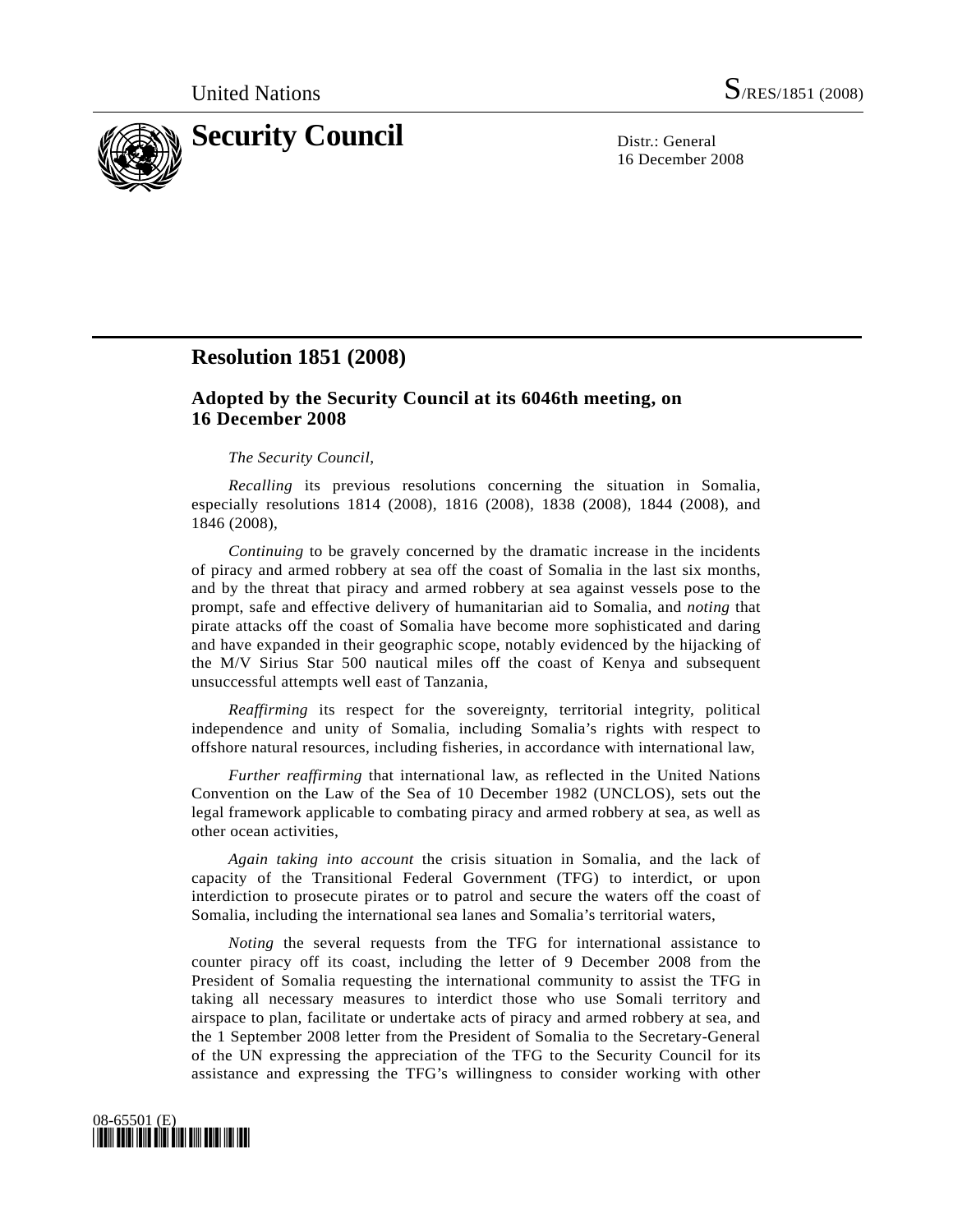States and regional organizations to combat piracy and armed robbery off the coast of Somalia,

*Welcoming* the launching of the EU operation Atalanta to combat piracy off the coast of Somalia and to protect vulnerable ships bound for Somalia, as well as the efforts by the North Atlantic Treaty Organization, and other States acting in a national capacity in cooperation with the TFG to suppress piracy off the coast of Somalia,

*Also welcoming* the recent initiatives of the Governments of Egypt, Kenya, and the Secretary-General's Special Representative for Somalia, and the United Nations Office on Drugs and Crime (UNODC) to achieve effective measures to remedy the causes, capabilities, and incidents of piracy and armed robbery off the coast of Somalia, and *emphasizing* the need for current and future counter-piracy operations to effectively coordinate their activities,

*Noting* with concern that the lack of capacity, domestic legislation, and clarity about how to dispose of pirates after their capture, has hindered more robust international action against the pirates off the coast of Somalia and in some cases led to pirates being released without facing justice, and *reiterating* that the 1988 Convention for the Suppression of Unlawful Acts Against the Safety of Maritime Navigation ("SUA Convention") provides for parties to create criminal offences, establish jurisdiction, and accept delivery of persons responsible for or suspected of seizing or exercising control over a ship by force or threat thereof or any other form of intimidation,

*Welcoming* the report of the Monitoring Group on Somalia of 20 November 2008 (S/2008/769), and *noting* the role piracy may play in financing embargo violations by armed groups,

*Determining* that the incidents of piracy and armed robbery at sea in the waters off the coast of Somalia exacerbate the situation in Somalia which continues to constitute a threat to international peace and security in the region,

*Acting* under Chapter VII of the Charter of the United Nations,

 1. *Reiterates* that it condemns and deplores all acts of piracy and armed robbery against vessels in waters off the coast of Somalia;

 2. *Calls* upon States, regional and international organizations that have the capacity to do so, to take part actively in the fight against piracy and armed robbery at sea off the coast of Somalia, in particular, consistent with this resolution, resolution 1846 (2008), and international law, by deploying naval vessels and military aircraft and through seizure and disposition of boats, vessels, arms and other related equipment used in the commission of piracy and armed robbery at sea off the coast of Somalia, or for which there are reasonable grounds for suspecting such use;

 3. *Invites* all States and regional organizations fighting piracy off the coast of Somalia to conclude special agreements or arrangements with countries willing to take custody of pirates in order to embark law enforcement officials ("shipriders") from the latter countries, in particular countries in the region, to facilitate the investigation and prosecution of persons detained as a result of operations conducted under this resolution for acts of piracy and armed robbery at sea off the coast of Somalia, provided that the advance consent of the TFG is obtained for the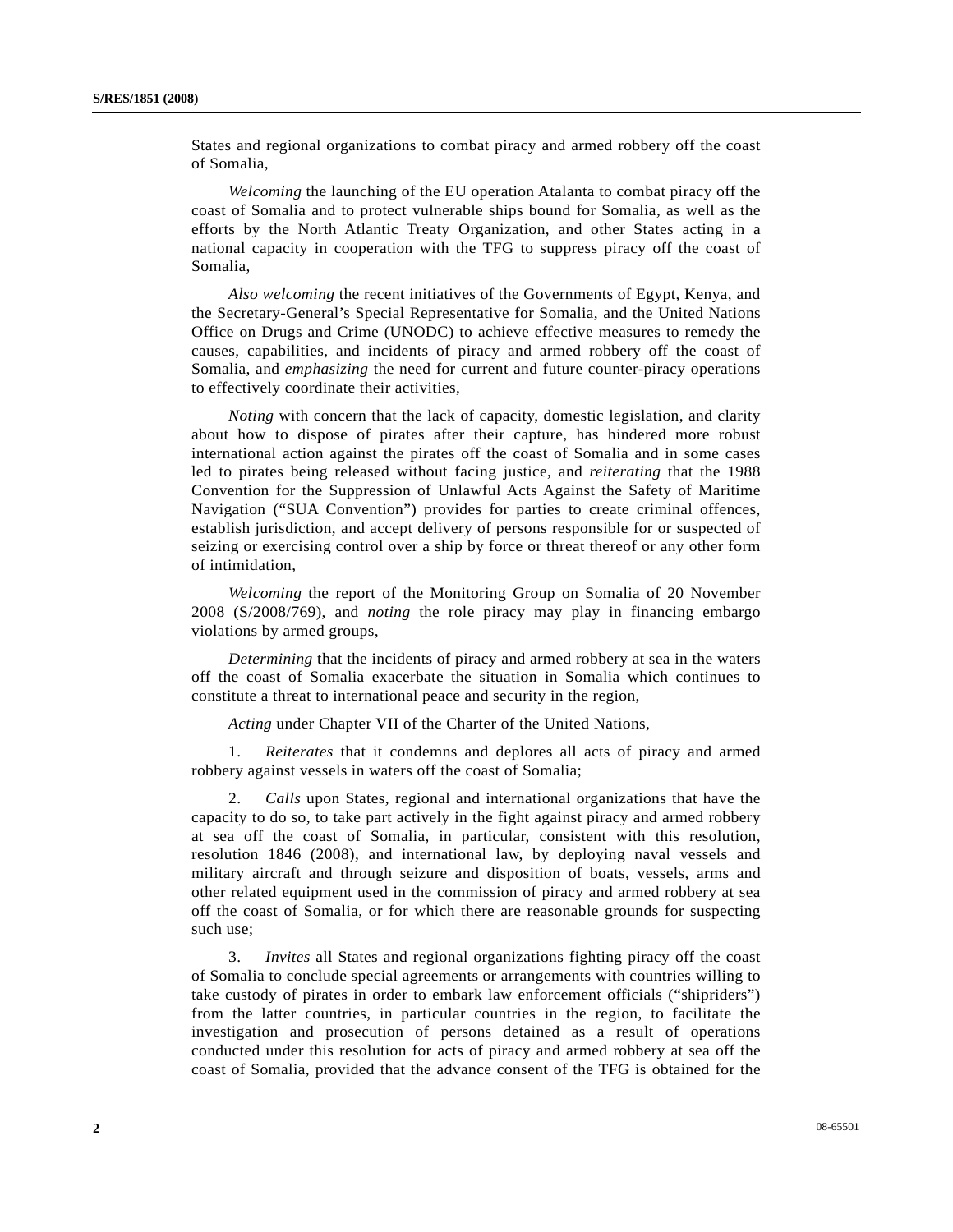exercise of third state jurisdiction by shipriders in Somali territorial waters and that such agreements or arrangements do not prejudice the effective implementation of the SUA Convention;

 4. *Encourages* all States and regional organizations fighting piracy and armed robbery at sea off the coast of Somalia to establish an international cooperation mechanism to act as a common point of contact between and among states, regional and international organizations on all aspects of combating piracy and armed robbery at sea off Somalia's coast; and *recalls* that future recommendations on ways to ensure the long-term security of international navigation off the coast of Somalia, including the long-term security of WFP maritime deliveries to Somalia and a possible coordination and leadership role for the United Nations in this regard to rally Member States and regional organizations to counter piracy and armed robbery at sea off the coast of Somalia are to be detailed in a report by the Secretary-General no later than three months after the adoption of resolution 1846;

 5. *Further encourages* all states and regional organizations fighting piracy and armed robbery at sea off the coast of Somalia to consider creating a centre in the region to coordinate information relevant to piracy and armed robbery at sea off the coast of Somalia, to increase regional capacity with assistance of UNODC to arrange effective shiprider agreements or arrangements consistent with UNCLOS and to implement the SUA Convention, the United Nations Convention against Transnational Organized Crime and other relevant instruments to which States in the region are party, in order to effectively investigate and prosecute piracy and armed robbery at sea offences;

 6. In response to the letter from the TFG of 9 December 2008, *encourages* Member States to continue to cooperate with the TFG in the fight against piracy and armed robbery at sea, *notes* the primary role of the TFG in rooting out piracy and armed robbery at sea, and *decides* that for a period of twelve months from the date of adoption of resolution 1846, States and regional organizations cooperating in the fight against piracy and armed robbery at sea off the coast of Somalia for which advance notification has been provided by the TFG to the Secretary-General may undertake all necessary measures that are appropriate in Somalia, for the purpose of suppressing acts of piracy and armed robbery at sea, pursuant to the request of the TFG, provided, however, that any measures undertaken pursuant to the authority of this paragraph shall be undertaken consistent with applicable international humanitarian and human rights law;

 7. *Calls on* Member States to assist the TFG, at its request and with notification to the Secretary-General, to strengthen its operational capacity to bring to justice those who are using Somali territory to plan, facilitate or undertake criminal acts of piracy and armed robbery at sea, and *stresses* that any measures undertaken pursuant to this paragraph shall be consistent with applicable international human rights law;

 8. *Welcomes* the communiqué issued by the International Conference on Piracy around Somalia held in Nairobi, Kenya, on 11 December 2008 and *encourages* Member States to work to enhance the capacity of relevant states in the region to combat piracy, including judicial capacity;